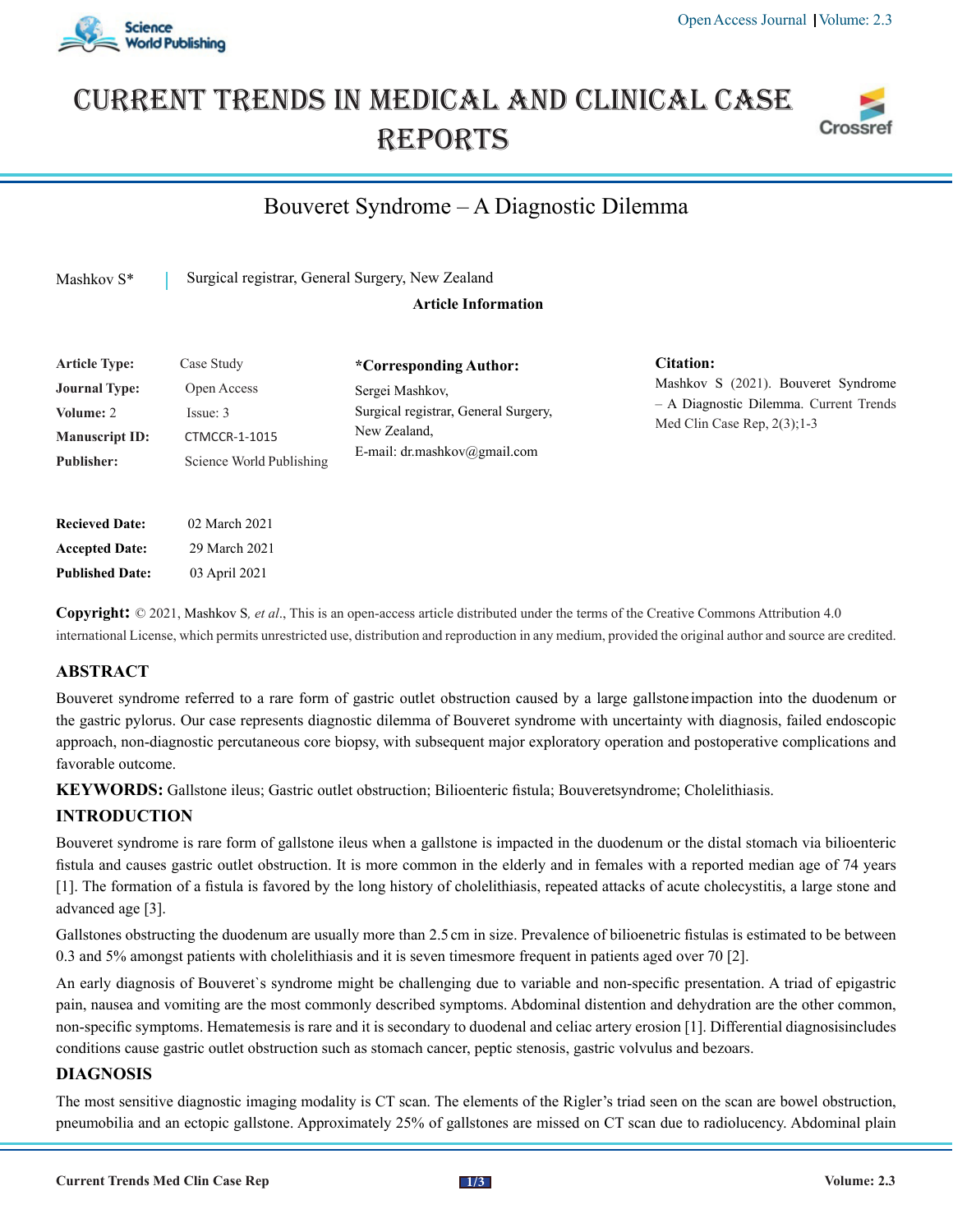

X ray offers less diagnostic value due to unspecific findings [3]. Ultrasonography might be valuable in some cases, however, is often limited due to anatomical changes such as dilated bowel, contracted or air-filled gallbladder. If patient can tolerate oral intake, a barium meal could also be helpful. In cases with radiolucent stones, MRCP is valuable, as it distinguishes stones and fluid and can visualize the fistula.  $\frac{1}{1}$  In about 70% cases, the impacted stone can be visualized on gastroduodenoscopy and removal of the stone can be attempted same time, however the success rate is minimal [3]. Despite all diagnostic modalities, in 20-40% cases the final diagnosis is established during surgery.

#### **TREATMENT**

Treatment options include endoscopy and surgery. Removal of impacted stone with endoscopic technique is usually considered as a first line, however, is challenging, particularly with larger stones, and can be achieved with mechanical, laser lithotripsy and electrohydraulic modalities [1]. In case of failed endoscopic approach, surgery is the mainstream treatment. Laparoscopic techniques should be considered whenever possible to minimize operative trauma, however the reported conversion to open rate is rather high due to complexity.

Our case represents diagnostic dilemma of Bouveret syndrome with uncertainty with diagnosis, difficult anatomy and subsequent major exploratory operation with postoperative complications, and favorable outcome.

#### **CASE REPORT**

A 72 years old Mrs. W. with history of diabetes presented with 4 weeks' history of vomiting after each meal and weight loss. No abdominal pain was reported. On examination her vitals were stable, abdomen was soft, nondistended and nontender. Laboratory results showed leukocytosis with neutrophil count 12.4 x 10∙9/L, mild increase in acute phase inflammatory markers (C reactive protein of 34), unremarkable electrolytes and normal renal function. The patient was referred for an urgent outpatient gastroscopy.

On gastroscopy a large amount of bilious fluid in stomach and an intrinsic severe, non-traversable pyloric stenosis were identified. Subsequent biopsies of the stenotic area shown inflamed gastric mucosa with focal intestinal metaplasia.

An abdominal Computed Tomography (CT) revealed a soft tissue density mural mass 6.7 cm x 5 cm, with dense calcification involving the pyloric antrum, pyloric canal, and duodenal cap with subsequent pyloric obstruction. The possibility of GIST, carcinoma of the pylorus or gallbladder were suspected as well as migrating gallstone. CT scan guided biopsy of the pyloric antrum region was performed with no diagnostic features of GIST or occult carcinoma identified. MRI scan was not performed at the time (Figure 1).



**Figure 1**: CT scan showing a large soft tissue density mural mass with dense calcification involving the pyloric antrum, pyloric canal, and duodenal cap with subsequent pyloric obstruction.

Considering a wide range of differentials, the patient was consented for laparotomy with resection of distal stomach, first part of the duodenum and cholecystectomy. Intraoperatively, gallbladder was found to be contracted and scarred, with a difficult Calot's triangle dissection. Intraoperative cholangiogram was obtained to reconfirm anatomy prior to cholecystectomy. No billioenteric fistula was visualized. 50% distal stomach with proximal duodenum were resected en-bloc. A Roux-en-Y reconstruction was performed with gastrojejunostomy and enteroenterostomy with a stapled anastomosis. Patient was transferred in high dependency unit post operatively (Figure 2, 3, 4).



**Figure2:** Intraoperative cholangiogram showing contrast in the CBD with flow through the duodenum. No discrete filling defect or bilioenteric fistula visualized.



**Figure 3**: Intraoperative specimen. Distal stomach with proximal duodenum. A gallstone impacted in the duodenum with associated ulceration and inflammatory changes. Histology shown adjacent perigastric fibrosis consistent with healed perforation.